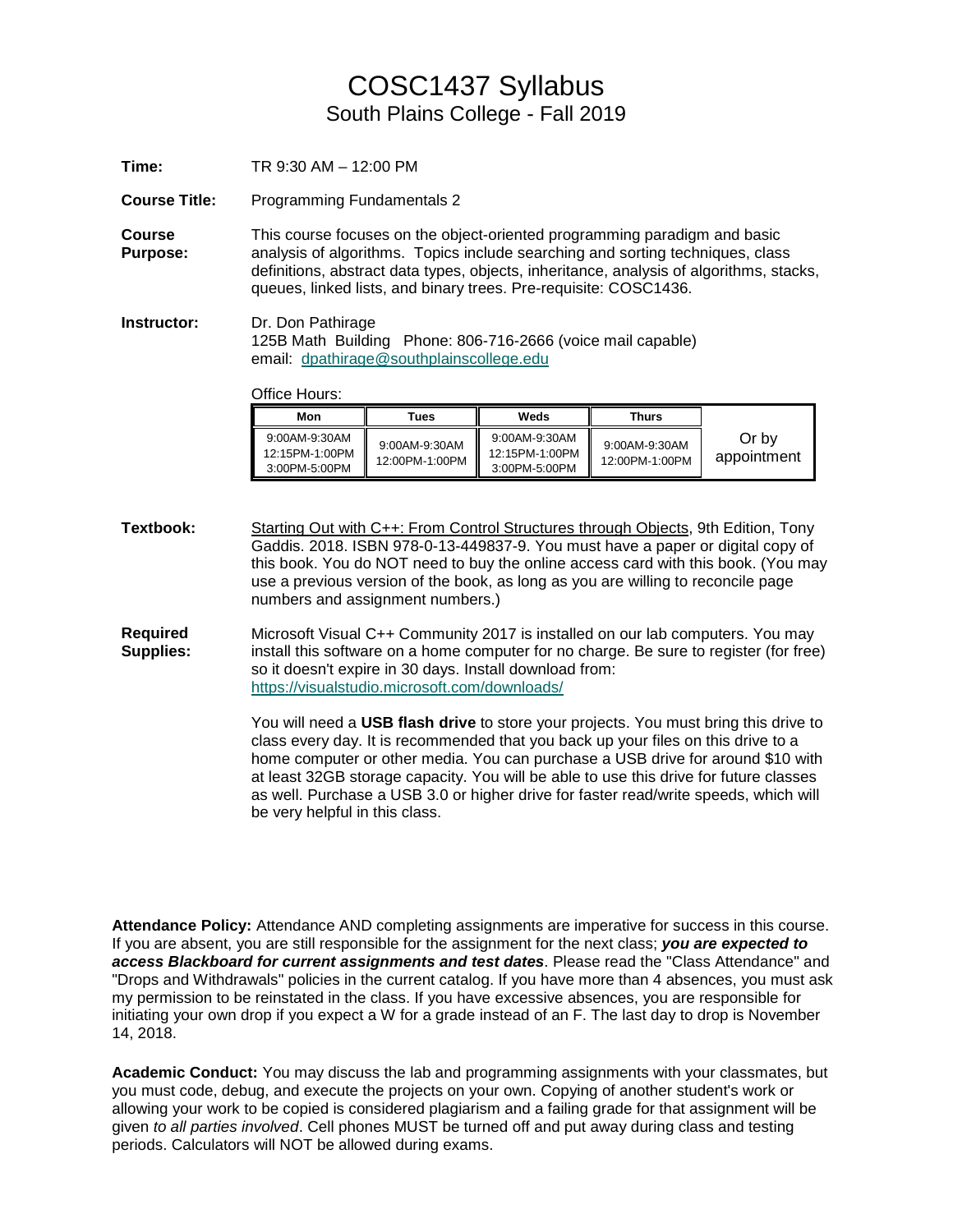**Assignment Policy:** Current assignments and due dates will be published on Blackboard. Students are expected to read the current chapter before coming to class. Short quizzes may be announced or unannounced. No makeup quizzes will be given - an absence equals a zero quiz grade! During the scheduled lab, there will be lab exercises to complete and/or programming problems to start. (Programming problems will be finished on your own time). All assignments will be given a Due Date which will be published on Blackboard.

Lab exercises must be turned in by the due date; no late assignments will be accepted. Programming problems will be accepted up to one week late, but late points will be subtracted after the actual due date. **Lab attendance is required and students are expected to stay for the full lab time. An individual who** does not use allotted class time or lab time to work on the current assignment will waive its due date in favor of 9:00am the next day.

**Grading Policy:** There will be 3 major exams and a comprehensive final. No student will be exempt from the final. Your lab grade will be calculated from quiz grades, lab assignments, and programming assignments. Your final grade will be computed as follows:

| Major Exams (3): | .50%       |
|------------------|------------|
| Final Exam       | <b>20%</b> |
| Lab Grade:       | 30%        |

All tests will count towards the final grade; i.e. no exam grades will be "dropped". Only students that miss an exam due to a collage-approved absence are eligible to take the makeup exam. If you miss an exam, it is your responsibility to contact me as soon as possible using email. If permission is granted for a makeup exam, I will want it to be taken before the next class meeting. Missing an exam is a serious matter and it is up to the student to take the proper action, otherwise a zero will be assigned as the exam grade.

## **Course Objectives:**

- To develop the ability to correctly analyze a variety of problems and generate appropriate algorithmic solutions.
- To introduce pointers and recursion.
- To introduce the concepts of object-oriented programming.
- To introduce data structures and abstract data types.
- To introduce C++ classes, member functions, and class operators.
- To gain further experience with the C++ programming language.

Students with disabilities, including but not limited to physical, psychiatric, or learning disabilities, who wish to request accommodations in this class should notify the Disability Services Office early in the semester so that the appropriate arrangements may be made. In accordance with federal law, a student requesting accommodations must provide acceptable documentation of his/her disability to the Disability Services Office. For more information, call or visit the Disability Services Office at Levelland (Student Health & Wellness Office) 806-716-2577, Reese Center (Building 8) & Lubbock Center 806-716-4675, or Plainview Center (Main Office) 806-716-4302 or 806-296-9611.

South Plains College does not discriminate on the basis of race, color, national origin, sex, disability or age in its programs and activities. The following person has been designated to handle inquiries regarding the non-discrimination policies: Vice President for Student Affairs, South Plains College -1401 College Avenue, Box 5, Levelland, TX 79336, 806-716-2360. Dr. Lynne Cleavinger, the Director of Health & Wellness, can advise you confidentially as can any counselor in the Health & Wellness Center with other noncourse-related concerns. They can also help you access other resources on campus and in the local community. You can reach Dr. Cleavinger at 716-2563 o[r lcleavinger@southplainscollege.edu](mailto:lcleavinger@southplainscollege.edu) or go by the Health and Wellness Center. You can schedule an appointment with a counselor by calling 716-2529.

**Campus Concealed Carry** - Texas Senate Bill - 11 (Government Code 411.2031, et al.) authorizes the carrying of a concealed handgun in South Plains College buildings only by persons who have been issued and are in possession of a Texas License to Carry a Handgun. Qualified law enforcement officers or those who are otherwise authorized to carry a concealed handgun in the State of Texas are also permitted to do so. Pursuant to Penal Code (PC) 46.035 and South Plains College policy, license holders may not carry a concealed handgun in restricted locations. For a list of locations, please refer to the SPC policy at: [http://www.southplainscollege.edu/human\\_resources/policy\\_procedure/hhc.php](http://www.southplainscollege.edu/human_resources/policy_procedure/hhc.php) .

Pursuant to PC 46.035, the open carrying of handguns is prohibited on all South Plains College campuses. Report violations to the College Police Department at 806-716-2396 or 911.